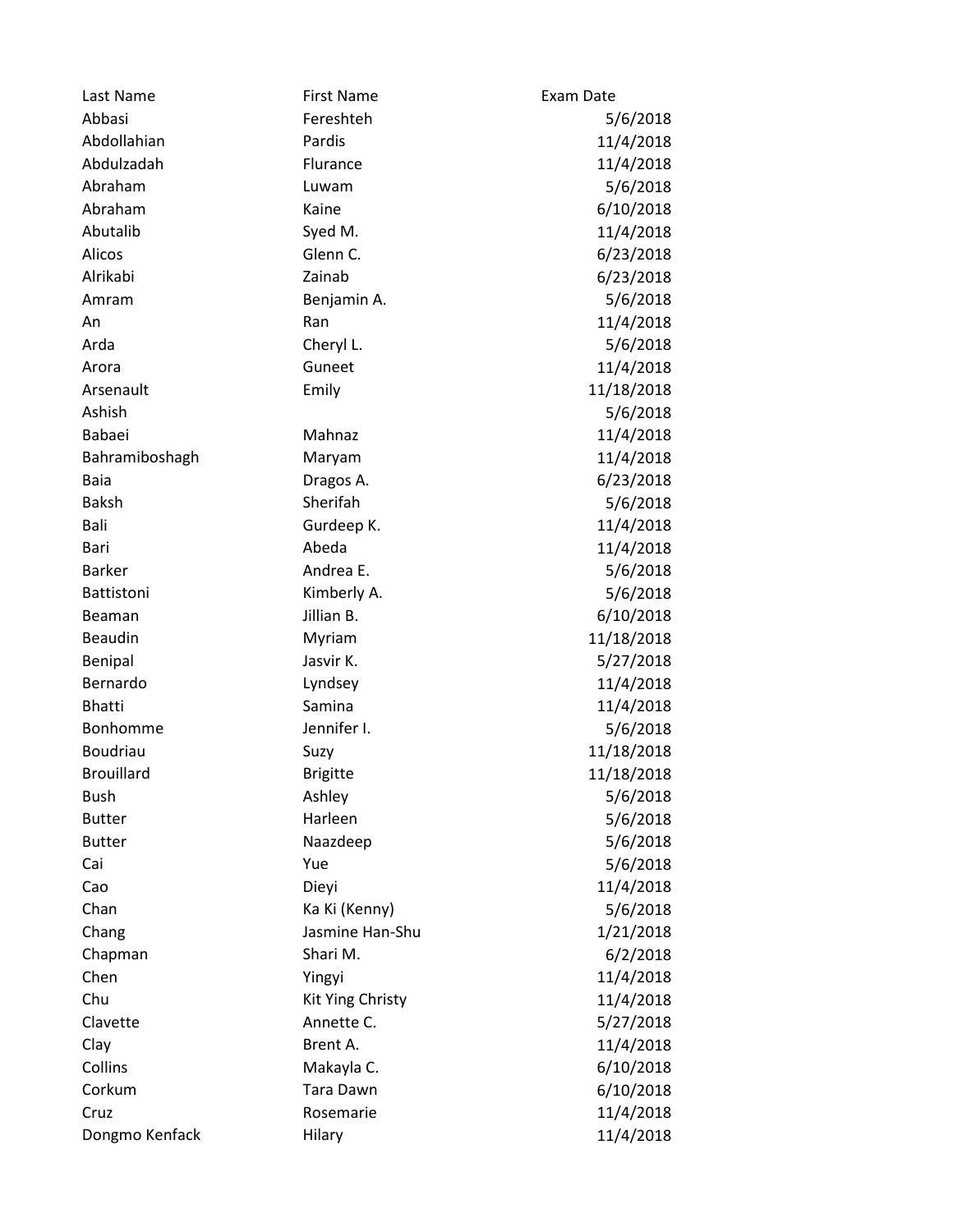| D'Onofrio      | Jennifer G.  | 1/21/2018  |
|----------------|--------------|------------|
| Donohue        | Brandon R.   | 11/4/2018  |
| Du             | William      | 11/4/2018  |
| Fan            | Lei          | 5/6/2018   |
| Fergus         | Sarah AM     | 6/24/2018  |
| Ferguson       | Mya          | 11/18/2018 |
| Firth          | Laura J.     | 6/10/2018  |
| Fisk           | Sara D.      | 6/23/2018  |
| Fuentes        | Luis E.      | 11/4/2018  |
| Gal            | Jenesse R.   | 6/23/2018  |
| Garcha         | Jason S.     | 1/21/2018  |
| Garcia         | Yanina E.    | 11/4/2018  |
| Ghotb          | Mojgan       | 5/6/2018   |
| Gomes          | Cindy Freida | 11/4/2018  |
| Goveas         | Violet R.    | 5/6/2018   |
| Guan           | Zhenhua      | 11/4/2018  |
| Guo            | Anqi         | 5/6/2018   |
| He             | Danyue       | 6/23/2018  |
| Heer           | Jasmeet      | 5/6/2018   |
| Herman         | Lillian A.   | 5/6/2018   |
| <b>Higgins</b> | Tanya M.     | 5/6/2018   |
| Holder         | Brittany A.  | 5/6/2018   |
| Huang          | Shirley      | 5/6/2018   |
| Hudson         | Mary B.      | 6/23/2018  |
| Hynd           | Amy M.       | 5/6/2018   |
| Ibrahim        | Pierre       | 5/6/2018   |
| Islamovic      | Dzemaijl     | 11/4/2018  |
| Jacob          | Deepa M.     | 6/2/2018   |
| Jess           | Deanna L.    | 6/10/2018  |
| Jimenez        | Marnelli G.  | 6/23/2018  |
| Jodhka         | Simran       | 11/4/2018  |
| Johal          | Gurchet K.   | 5/6/2018   |
| Jose           | Jossy        | 11/4/2018  |
| Joshi          | Karan        | 11/4/2018  |
| Kang           | Subin        | 11/4/2018  |
| Kaur           | Navjot       | 5/6/2018   |
| Kaur           | Manveet      | 5/6/2018   |
| Kaur           | Sumanjeet    | 5/6/2018   |
| Kaur           | Palakjot     | 6/23/2018  |
| Kaur           | Smilepreet   | 11/4/2018  |
| Kaur           | Prabhjot     | 11/4/2018  |
| Kaur           | Amanpreet    | 11/4/2018  |
| Kaur           | Harsimran    | 11/4/2018  |
| Kaur           | Prabhgeet    | 11/4/2018  |
| Kaur           | Sandeep      | 11/4/2018  |
| Kaur           | Kiranpal     | 11/4/2018  |
| Kaur           | Sunderpreet  | 11/4/2018  |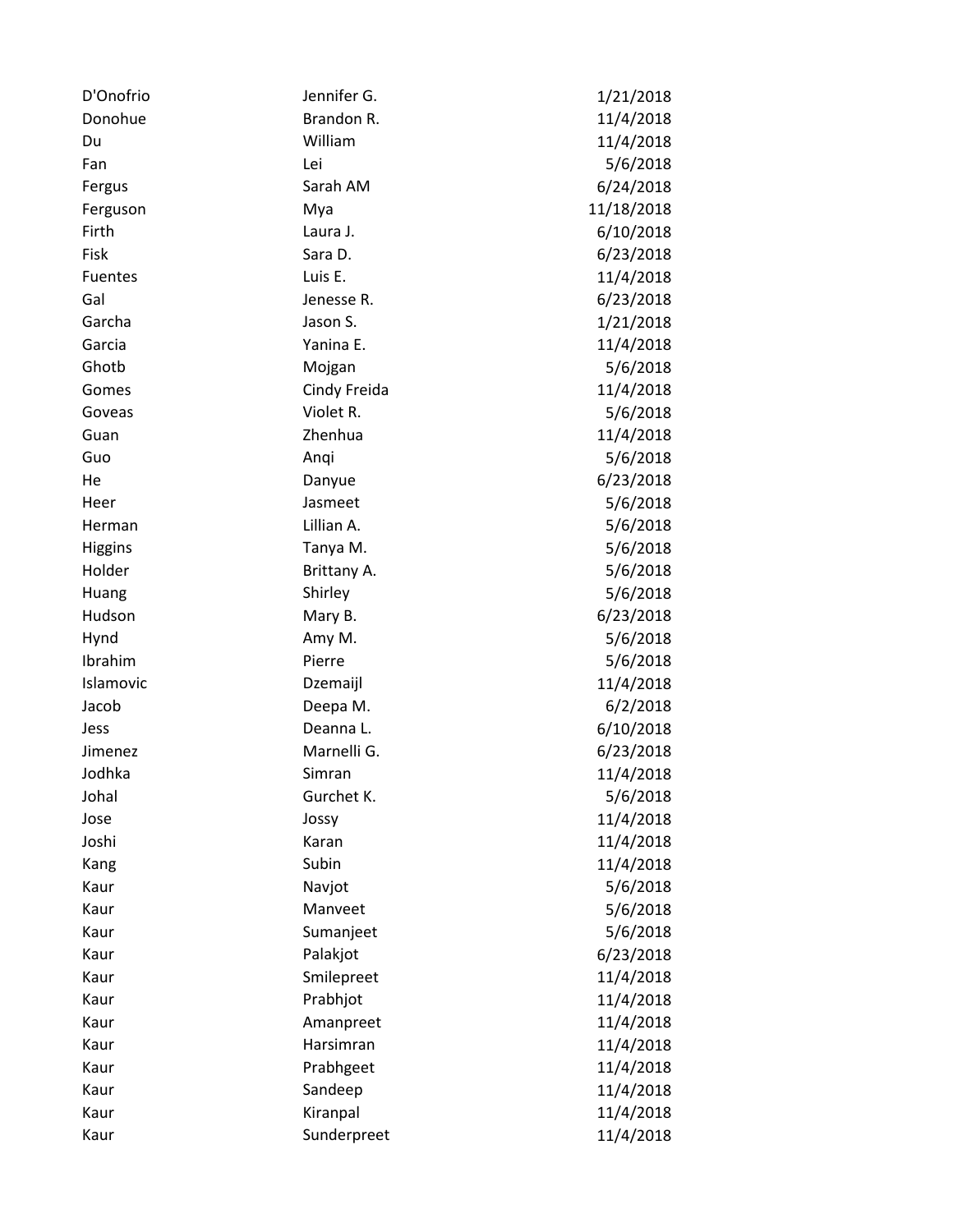| Khoush zaher        | Hamidreza             | 5/6/2018  |
|---------------------|-----------------------|-----------|
| Kim                 | Seung Yoon            | 11/4/2018 |
| Kovacs              | Jody                  | 5/27/2018 |
| Kullar              | Harleen               | 6/23/2018 |
| Kwok                | Sum Yee               | 1/21/2018 |
| Lacroix             | Sandie                | 6/10/2018 |
| Lais                | Teresita P.           | 5/6/2018  |
| Lalla               | Celene                | 11/4/2018 |
| Le                  | Thi Ngoc Lien         | 11/4/2018 |
| Lee                 | Ji-Won                | 11/4/2018 |
| Leighton            | Shannon M.            | 5/6/2018  |
| Li                  | Tong                  | 5/6/2018  |
| Lim                 | Sujin                 | 11/4/2018 |
| Lin                 | Xia                   | 5/6/2018  |
| Liu                 | Jingqi                | 11/4/2018 |
| Loewen              | Lolita                | 6/2/2018  |
| Looy                | Kevin F.              | 5/6/2018  |
| Lorusso             | John                  | 11/4/2018 |
| Lutchman            | Andrew A.             | 11/4/2018 |
| Ma                  | Xianai                | 11/4/2018 |
| MacCready           | Emma K.               | 11/4/2018 |
| MacMillan           | Melissa D.            | 6/10/2018 |
| Mai                 | Tong                  | 11/4/2018 |
| Manghera            | Arshdeep S.           | 5/6/2018  |
| Mann                | Manpreet K.           | 11/4/2018 |
| Marar               | Satwinder S.          | 11/4/2018 |
| Mariano             | Paul D.               | 6/23/2018 |
| Mathew              | Tomson                | 5/6/2018  |
| Mattu               | Sanjiv Kaur           | 5/27/2018 |
| Mavor               | Haily N.              | 6/10/2018 |
| McCarthy            | Ciaran D.             | 6/10/2018 |
| McCron              | Jenny J.A.            | 11/4/2018 |
| McDiarmid           | Kelsey D.             | 5/6/2018  |
| Meer                | Zubair Ahmed Ansari   | 11/4/2018 |
| Mehmi               | Selina                | 5/6/2018  |
| Meloche             | Jennifer Lynn         | 5/6/2018  |
| Miller              | Arlene M.A.           | 6/3/2018  |
| Mohammadi           | Golta                 | 5/6/2018  |
| Mohmand             | Vesal A.              | 6/23/2018 |
| Muyargas            | Ivan J.               | 11/4/2018 |
| Nekoui              | Aryon                 | 11/4/2018 |
| Nelson              | <b>Melany Lenette</b> | 5/27/2018 |
| Ng                  | Su Shuang             | 5/6/2018  |
| Ng                  | Christina Sze Ling    | 11/4/2018 |
| Nguyen              | Phu Q.                | 11/4/2018 |
| Nguyen              | Thao Thi Thu          | 11/4/2018 |
| Nurcombe-Richardson | Jennifer L.           | 5/27/2018 |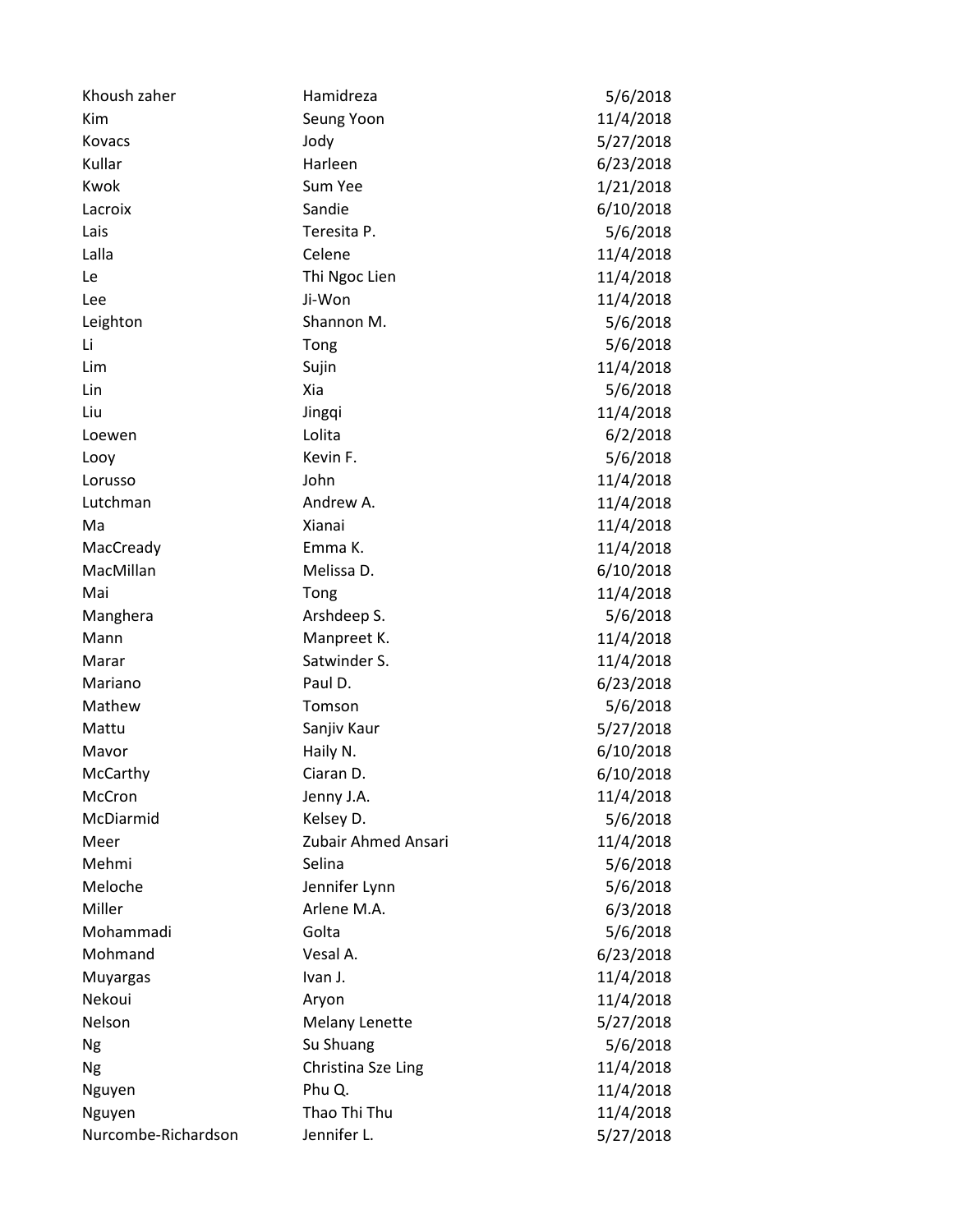| O              | Christopher Gia Huy | 11/4/2018 |
|----------------|---------------------|-----------|
| Oldcorn        | Kassandra V.        | 11/4/2018 |
| O'Sullivan     | Erin E.             | 5/6/2018  |
| Panchal        | Ravikumar (Ravi)    | 5/6/2018  |
| Parmar         | Reetu               | 6/23/2018 |
| Patel          | Shreya              | 5/6/2018  |
| Patel          | Chandresh           | 6/3/2018  |
| Pereira        | Shay R.             | 5/6/2018  |
| Peter-Miller   | Brontë              | 6/23/2018 |
| Pho            | Van Dich            | 11/4/2018 |
| Qayum          | Azeem M.            | 6/23/2018 |
| Racco          | Kaitlyn             | 11/4/2018 |
| Rajan          | Asha                | 11/4/2018 |
| Richards       | Crystal L.          | 11/4/2018 |
| Rosca          | Irina               | 11/4/2018 |
| Sachar         | Harsh Prateek S.    | 11/4/2018 |
| Santiago       | Janine Cindy M.     | 1/21/2018 |
| Sassi          | Adam J.A.           | 11/4/2018 |
| Schmidtke      | Rachel E.           | 11/4/2018 |
| Schulz         | Richard S.          | 5/6/2018  |
| Shahi          | <b>Gurbir Singh</b> | 6/24/2018 |
| Sharifi        | Mehrnaz             | 5/6/2018  |
| Sharma         | Shalini             | 5/27/2018 |
| Sharma         | Varun K.            | 11/4/2018 |
| Sharma         | Divya               | 11/4/2018 |
| Shen           | Yuke Wah            | 11/4/2018 |
| Shi            | Yi (Steven)         | 1/21/2018 |
| Shimla         | Gulnahar            | 11/4/2018 |
| Shinnimin      | Aeron D.            | 6/2/2018  |
| Shinsky        | Genadi              | 6/2/2018  |
| Siddiqui       | Ayaz M.             | 5/6/2018  |
| Sidhu          | Navjot Singh        | 11/4/2018 |
| Sidhu          | Jasleen K.          | 11/4/2018 |
| Sidhu          | Mandeep Kaur MS     | 11/4/2018 |
| Simpson        | Amanda J.           | 5/6/2018  |
| Singh          | Inderjeet           | 5/27/2018 |
| Singh          | Jaskaranveer Partap | 11/4/2018 |
| Singh          | Amitoj              | 11/4/2018 |
| Singh          | Jasmeet             | 11/4/2018 |
| Singla         | Aashiv              | 11/4/2018 |
| Snow           | Yoko                | 6/23/2018 |
| So             | Karen               | 1/21/2018 |
| Somers         | <b>Joel Dexter</b>  | 2/4/2018  |
| Sran           | Inwinder Singh      | 11/4/2018 |
| Stankiewicz    | Alicja J.           | 6/23/2018 |
| <b>Stevens</b> | Robin L.            | 6/23/2018 |
| St-Louis       | Mireille Jocelyne   | 5/6/2018  |
|                |                     |           |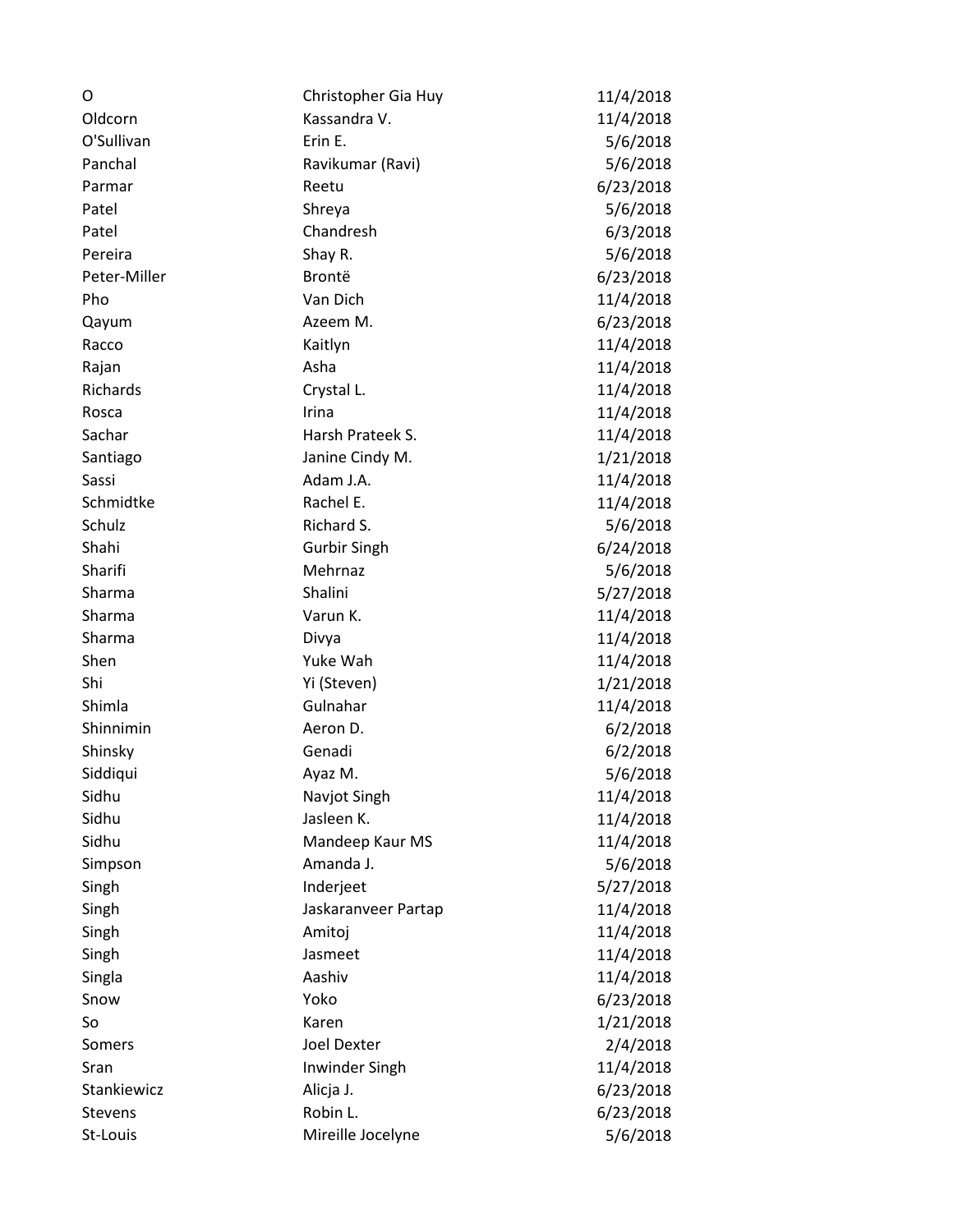| Stratton      | Lori A.             | 6/10/2018 |
|---------------|---------------------|-----------|
| Streicher     | Nicole B.           | 11/4/2018 |
| Sturino       | Rachel C.           | 11/4/2018 |
| <b>Styles</b> | Jennifer D.         | 11/4/2018 |
| Sun           | Leyi                | 11/4/2018 |
| Swain         | Ashley C.           | 6/2/2018  |
| Tathgar       | Karendeep K.        | 5/6/2018  |
| Taylor        | Ryan J.             | 11/4/2018 |
| Thandi        | Jaspreet K.         | 11/4/2018 |
| Thind         | <b>Gurjot Singh</b> | 11/4/2018 |
| Tingley       | Lauren M.           | 6/10/2018 |
| <b>Togmus</b> | Cheryl T.           | 11/4/2018 |
| Tran          | Han Thi Mai         | 1/21/2018 |
| Tran          | <b>Kien Cang</b>    | 11/4/2018 |
| Trifon        | Tryphonas D.        | 5/6/2018  |
| Tsui          | Kevin K.            | 11/4/2018 |
| Turner        | Shannon             | 5/6/2018  |
| Uwase         | Pamella             | 6/10/2018 |
| Vandermeer    | Jessica F.          | 11/4/2018 |
| Varatharajah  | Stanya              | 11/4/2018 |
| Vasilescu     | J. Marina           | 11/4/2018 |
| Verma         | Meenu               | 11/4/2018 |
| Vermilyea     | Sydney M.           | 11/4/2018 |
| Villamejor    | Emmanuel            | 1/21/2018 |
| Voisin        | Megan Patricia      | 6/24/2018 |
| Vy            | Dalena              | 6/23/2018 |
| Wadhwa        | Satinderpal Kaur    | 11/4/2018 |
| Wallbaum      | Daniel J.           | 6/23/2018 |
| Walton        | Julie               | 11/4/2018 |
| Wang          | <b>Hua Ying</b>     | 5/6/2018  |
| Wehbe         | Nour N.W.           | 11/4/2018 |
| Westman       | Tyler M.G.          | 5/6/2018  |
| Wildfong      | Isabel M.           | 5/6/2018  |
| Williams      | Morgan A.           | 5/6/2018  |
| Wong          | Julie Yok Fung      | 5/6/2018  |
| Wong          | Eunice              | 5/6/2018  |
| Wong          | Perry               | 11/4/2018 |
| Wood          | Stephanie           | 6/10/2018 |
| Xu            | Jia Ying            | 11/4/2018 |
| Xu            | Yuanjie             | 11/4/2018 |
| Yan           | Xiao Huan           | 6/23/2018 |
| Yang          | Fu Yuan             | 1/21/2018 |
| Yang          | Xiuxiang            | 6/2/2018  |
| Yeh           | Logan Y.            | 6/23/2018 |
| Yin           | Hangtao             | 6/2/2018  |
| Zaborowski    | Carly A.            | 11/4/2018 |
| Zafar         | Asma                | 5/6/2018  |